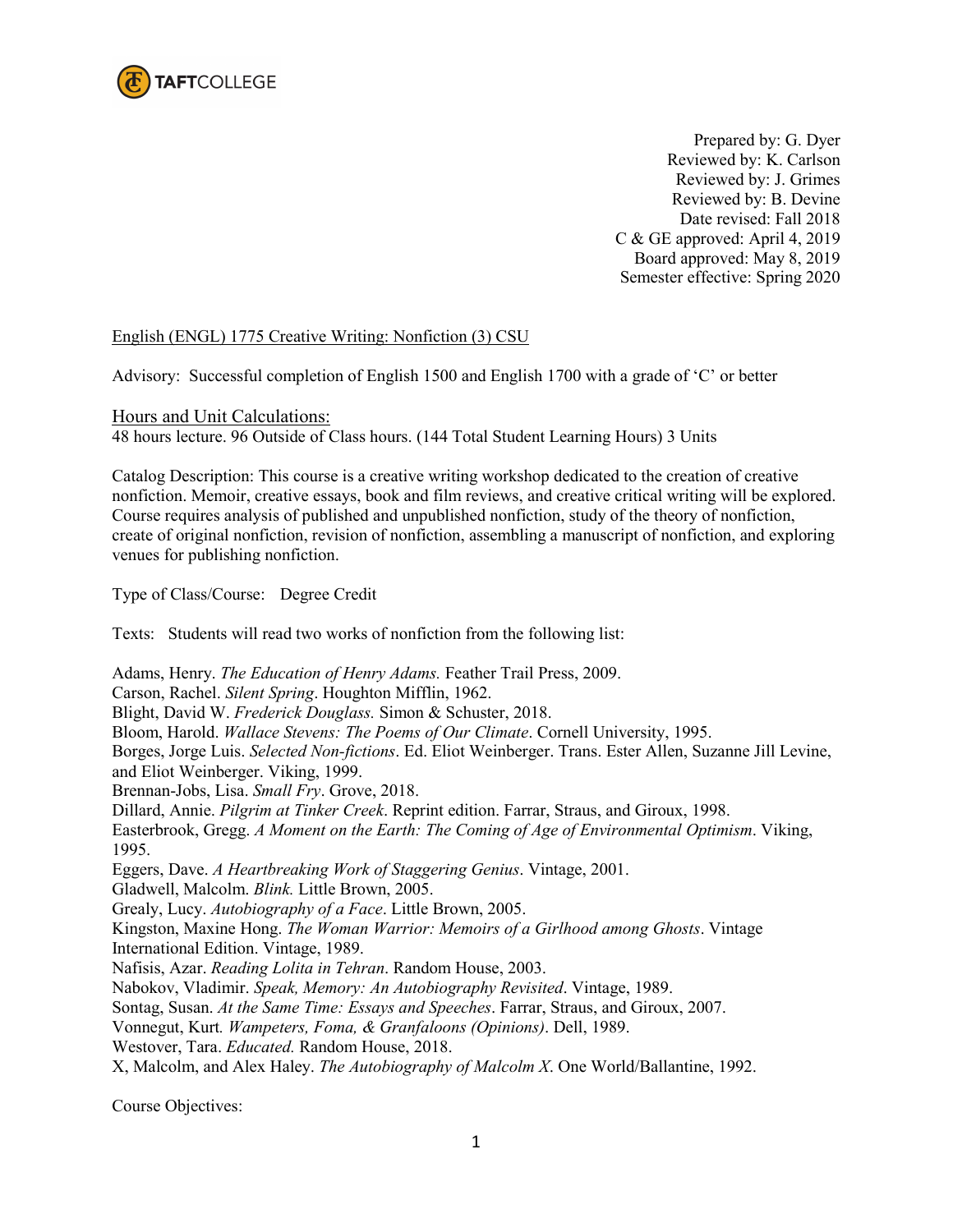

By the end of the course, a successful student will be able to:

- 1. Create original nonfiction,
- 2. Analyze structure of various forms of nonfiction, including memoir, reviews, creative essays, and creative critical pieces,
- 3. Interpret content of nonfiction,
- 4. Relate nonfiction to its cultural context,
- 5. Criticize nonfiction,
- 6. Synthesize criticism of one's own nonfiction,
- Revise nonfiction,
- 8. Prepare a manuscript of nonfiction,
- 9. Research places of publication for fiction, and
- 10. Be part of a community of writers.

Course Scope and Content:

| Unit I | Memoir |
|--------|--------|

# A. Theme

- B. Introduction
- C. Uses of dialog in memoir
- D. Relevance to audience
- E. Structure of narrative
- F. Description
- G. Pacing
- H. Flashback/Flashforward
- I. Backstory
- J. Symbolism
- K. Description
- L. Action
- M. Voice
- N. Ethics

#### Unit II Film and Book Reviews

- A. Tone
- B. Slant
- C. Spoilers
- D. Purpose
- E. Content of reviewed piece<br>F. Form of reviewed piece
- Form of reviewed piece
- G. Marketability of review

#### Unit III Creative Essays

- A. Thesis
- B. Purpose
- C. Audience
- D. Thesis
- E. Introduction
- F. Epigraph
- G. Description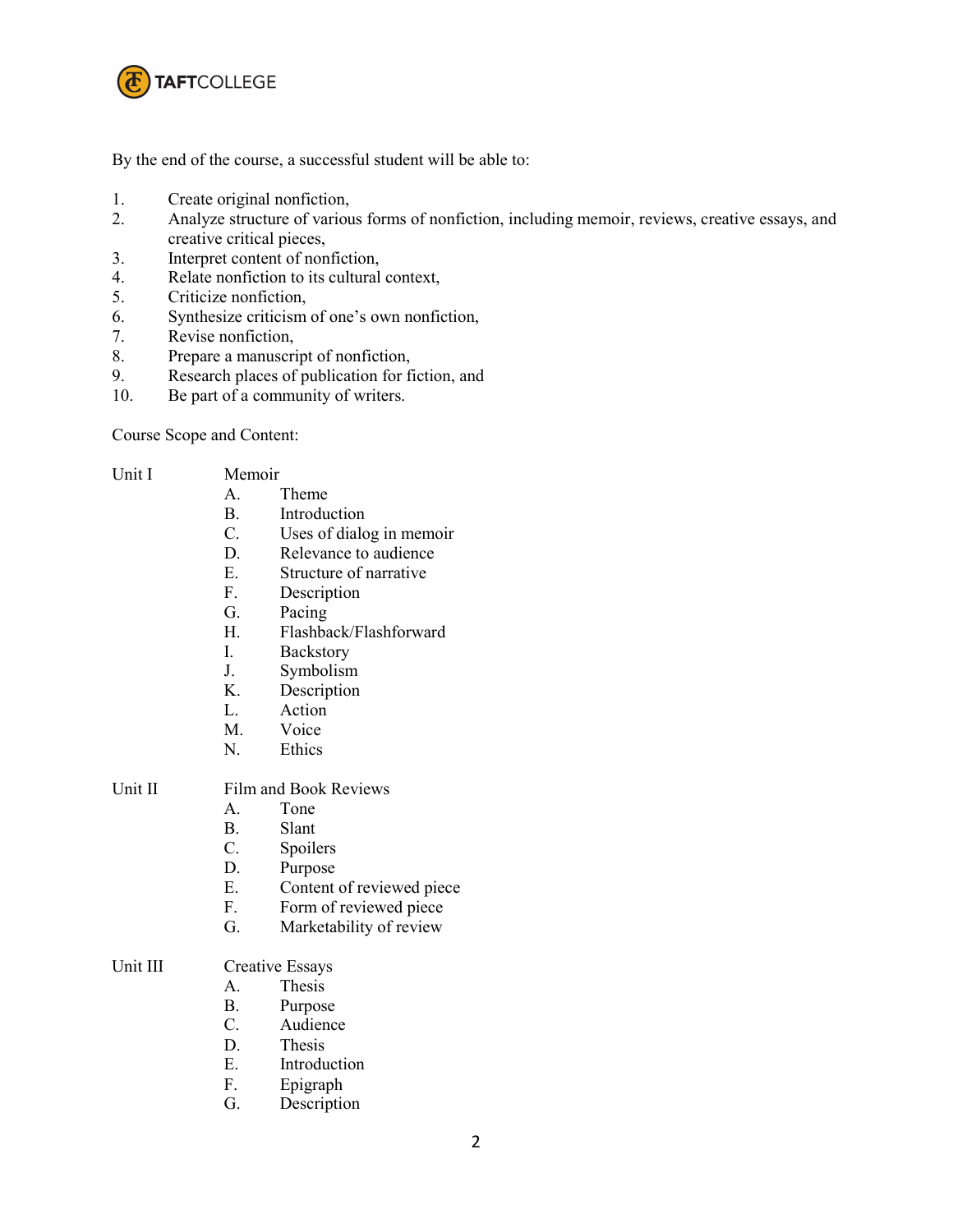

- H. Figurative language
- I. Consonance, assonance, and alliteration
- J. Illustration
- K. Organizational patterns
- L. Style
- M. Voice
- N. Diction

# Unit IV Creative Literary Criticism

- A. Interpretation of content
- B. Analysis of form
- C. Standard academic conventions of literary discourse
- D. Diverging from standard academic conventions of literary discourse
- E. Voice
- F. Meta-criticism
- G. Identifying appropriate audiences/places of publication for creative criticism
- H. Primary and secondary sources
- I. Research resources
- J. Synthesizing research
- K. Direct quotation, paraphrase, attributive tags, and citation
- L. Securing rights to use portions of sources when publishing criticism

# Unit V Writing Process

- A. Sources of composition
- B. Drafting
- C. Revision<br>D. Editing
- **Editing**
- E. Citation

## Unit VI Evaluation of Nonfiction

- A. Interpretation of content
- B. Analysis of form<br>C. Evaluation of aes
- Evaluation of aesthetics
- D. Relationship between text and audience
- E. Cultural context
- F. Synthesizing criticism from peers for revision of original pieces

# Unit VII Publication

- A. Researching publication venues
- B. The literary magazine
- C. Websites
- D. Blogs
- E. Small press manuscript contests
- F. Self-publishing
- G. Cover letter
- H. Query letter
- I. Manuscript format
- J. Simultaneous submission policies
- K. Literary agents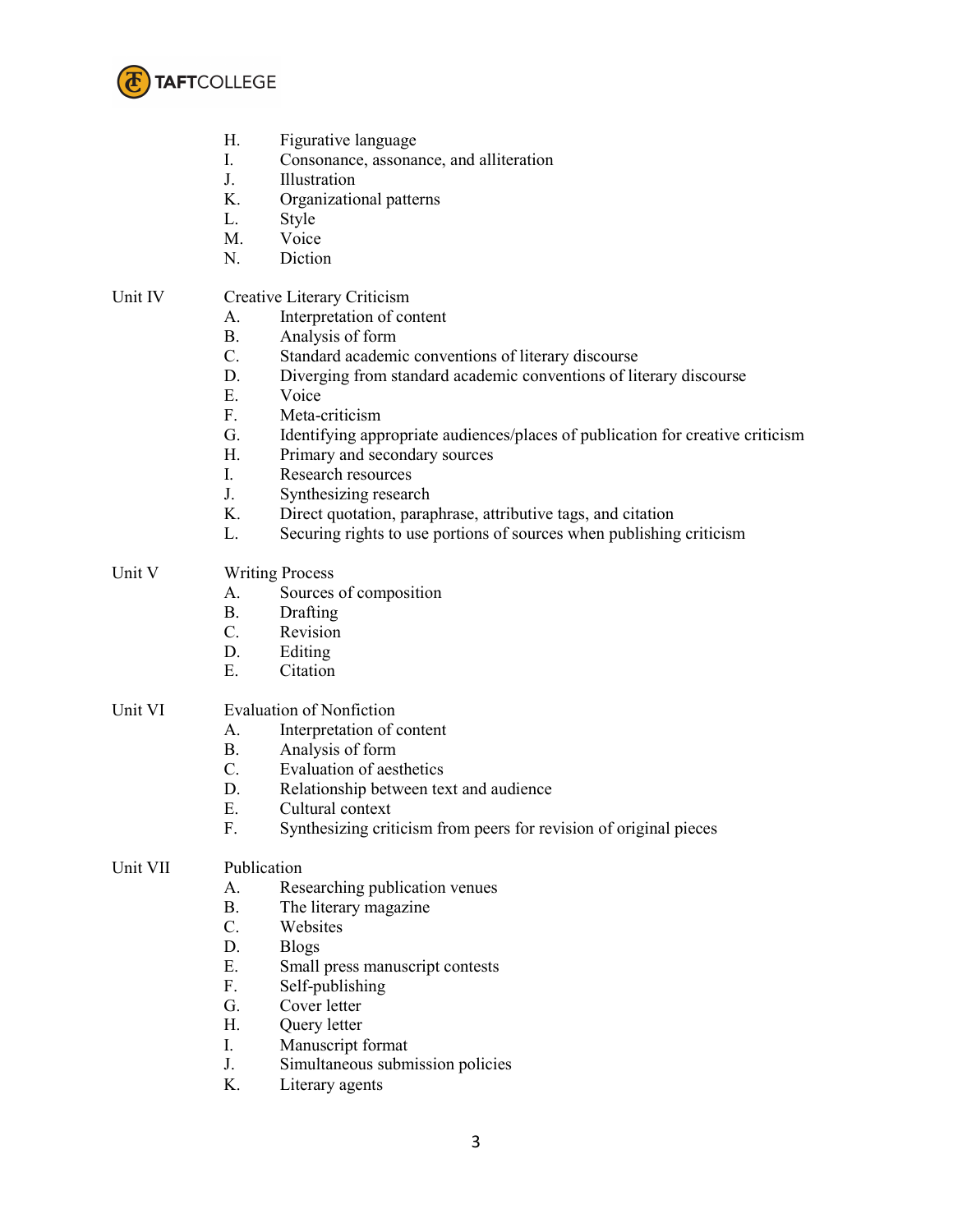

Learning Activities Required Outside of Class:

The students in this class will spend a minimum of 6 hours per week outside of the regular class time doing the following:

- 1. Completing required reading,
- 2. Writing analysis and imitations of published nonfiction,
- 3. Creating original nonfiction,
- 4. Writing critiques of classmates' submissions,
- 5. Preparing an original manuscript,
- 6. Observing or participating in an activity related to course content, and
- 7. Researching venues for publication.

### Methods of Instruction:

- 1. Class meeting will involve brief lecture, discussion and extended group critique,
- 2. Student selected examples of published works will be discussed for the purpose of demonstrating techniques and establishing standards of evaluation,
- 3. Student writings will be submitted and distributed the week before submission,
- 4. Frequent revision will be required,
- 5. Assignments concerning the theory of nonfiction will be given, and the experiences of professional writers will be considered,
- 6. Frequent student-instructor conferences via an online discussion group will be conducted and,
- 7. Guided exploration of literary magazines, websites, and other possible venues for students to submit their work for publication

### Methods of Evaluation:

- 1. Substantial verbal assignments, including:
	- a. Weekly submissions,
	- b. Presentation on selected readings,
	- c. Written and spoken critique of classmates submissions, and
	- d. Submission for publication assignment, delineating a publication's submission policy and including a cover letter and prospective submission by the student.
- 2. A final project, including:
	- a. A ten page collection of individual work, demonstrating revision, in chapbook form

| TOP Code:                 | 150700: Creative Writing |
|---------------------------|--------------------------|
| <b>SAM Priority Code:</b> | E: Non-Occupational      |
| Distance Education:       | Online; Offline          |

Supplemental Data: